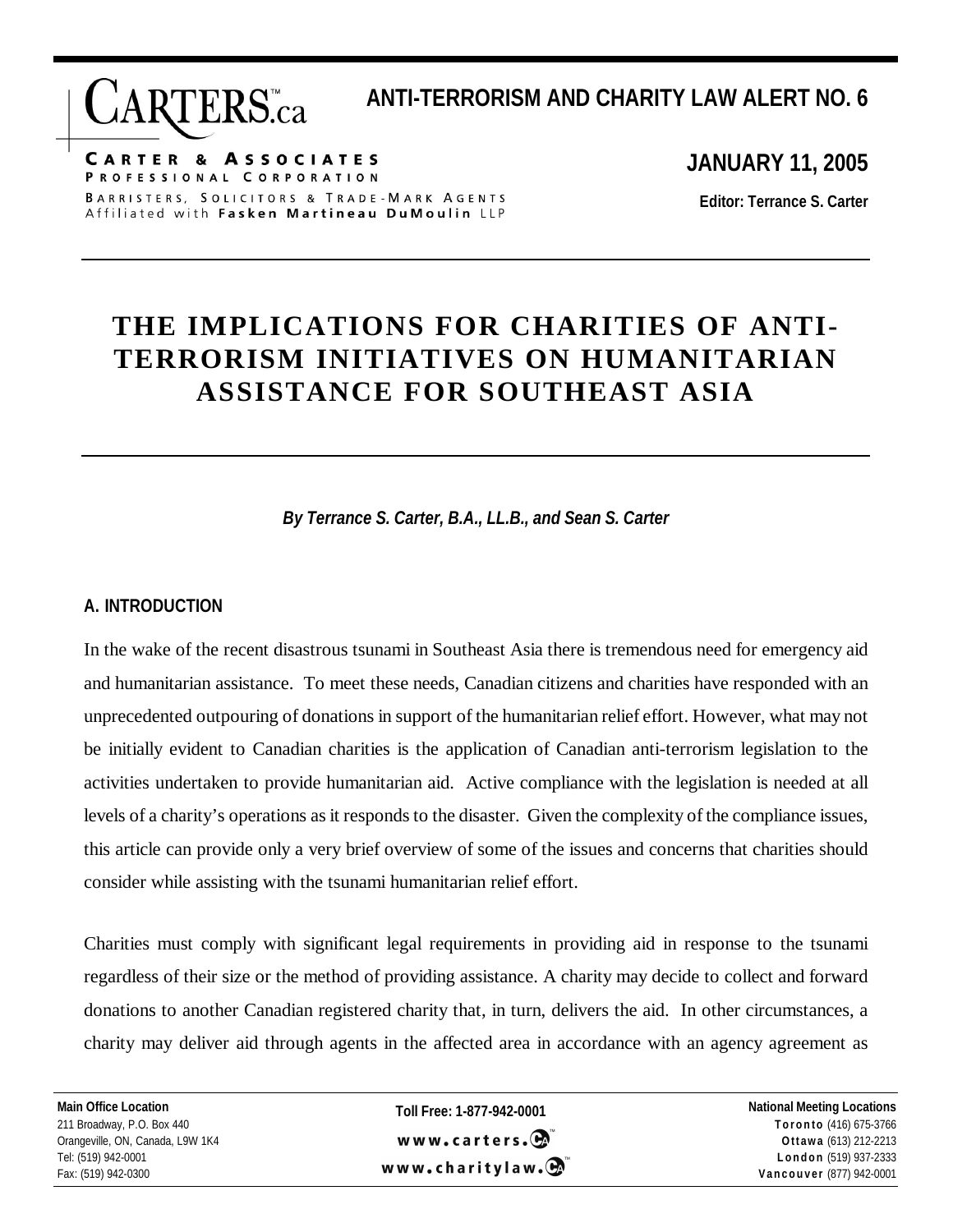required by the Canada Revenue Agency ("CRA"). If they have the resources and capacity to do so, charities may also provide aid directly to the disaster areas using their own facilities and employees in the affected region. In all of the above scenarios, there are important requirements imposed on charities resulting in due diligence steps that must be pursued. The responsibilities of a charity in these situations range from maintaining appropriate financial records and reporting obligations, particularly if the charity is party to an agency arrangement, to ensuring that aid does not inadvertently assist any person or organization with links to 'terrorism,' as defined in the applicable anti-terrorism legislation.

The body of applicable legislation and compliance regimes that have been emerging in Canada relating to antiterrorism are significant and complex. Contravening the provisions of Canadian anti-terrorism legislation could lead to prosecution under the *Criminal Code*, expose a charity's directors or officers to personal liability or even initiate the deregistration process under the *Charities Registration (Security Information) Act.* For an overview of Canada's anti-terrorism legislation, and some of the resulting due diligence requirements for charities, reference can be made to *Charities and Compliance with Anti-terrorism Legislation: The Shadow of the Law* available at http://www.carters.ca/pub/article/charity/2004/ tsc1028a.pdf.

The potential application of anti-terrorism legislation is heightened, in part, because Southeast Asia has been identified as the central operating area for several 'terrorist organizations.' Under Canadian anti-terrorism legislation, any form of assistance that reaches members of an organization that has been identified as an entity associated with 'terrorism' could be considered a "facilitation" of terrorist activities in contravention of subsection 83.19 of the *Criminal Code,* which is an indictable offence that carries a prison term of up to 14 years. In accordance with section 83.05 of the *Criminal Code,* a list of entities that knowingly facilitate terrorist activities has been compiled (available at http://www.psepc-sppcc.gc.ca/national\_security/counterterrorism/Entities\_e.asp), several of which purportedly operate in the affected area. Canada also maintains a separate list of 'terrorist organizations' under the *United Nations Suppression of Terrorism Regulations*  (available at http://www.osfi-bsif.gc.ca/eng/publications/advisories/index\_supervisory.asp) which charities should be aware of. Charities -, whether they have employees in the affected region, are party to an agency



ARTERS.ca

www.charitylaw. $\mathbf{\Theta}$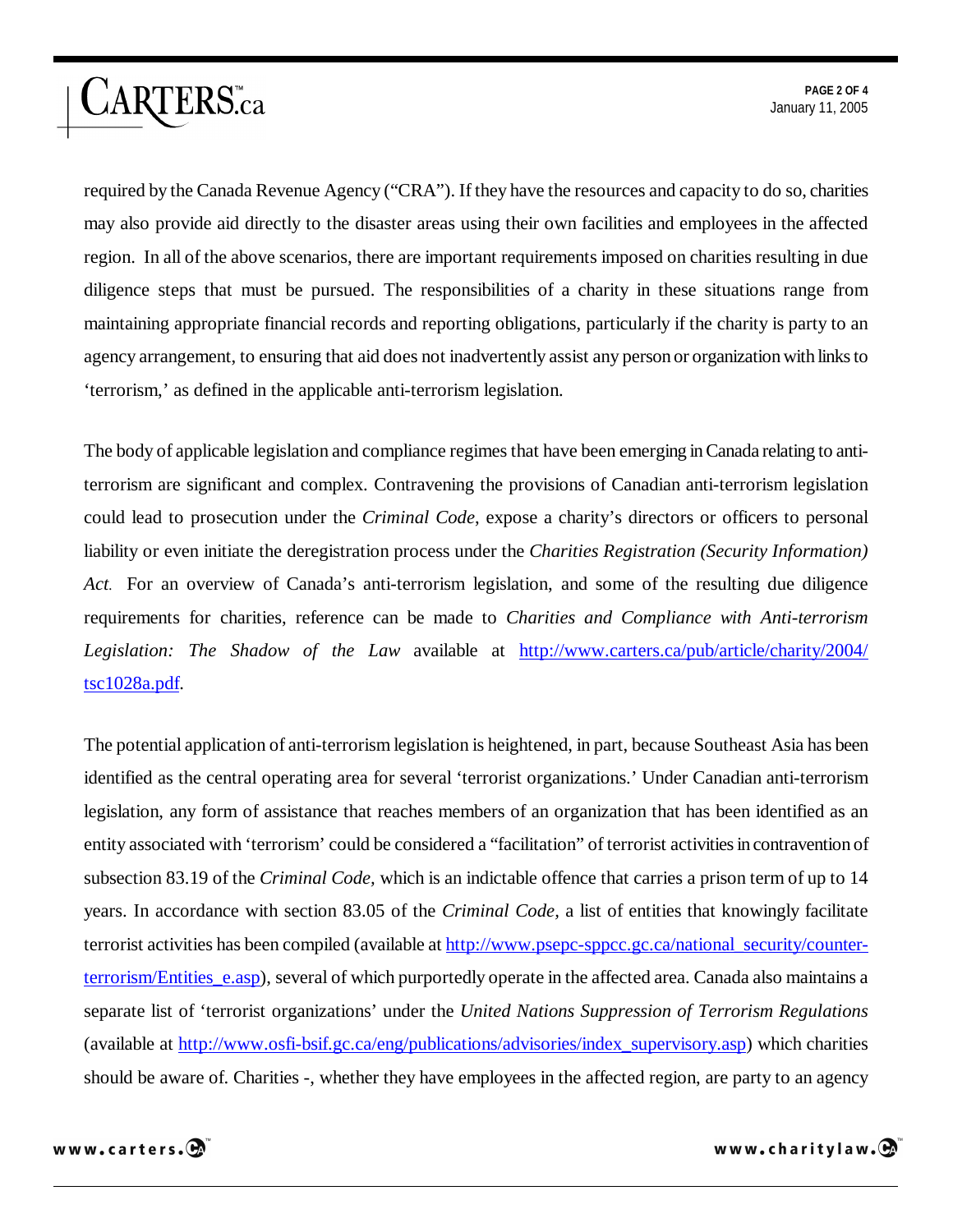relationship to deliver aid, or have simply transferred funds to another Canadian registered charity - should be proactive in initiating their own due diligence procedures to minimize their vulnerability to potential, unintended, contravention of Canadian anti-terrorism legislation.

Prior to the tsunami disaster, several organizations believed to be operating in the affected parts of Southeast Asia were a major focus of public counter-terrorism efforts by countries such as the United States. These specific organizations include "Jemaah Islamiyyah," which is one of Canada's listed entities pursuant to subsection 83.05(1) of the *Criminal Code*. In addition, the "Liberation Tigers of Tamil Eelam (LTTE)," also believed to have a presence in the region, is a listed organization in the *United Nations Suppression of Terrorism Regulations.* The significance of the purported presence of these organizations could result in increased scrutiny of relief and reconstruction efforts by authorities from Canada and other jurisdictions. Implications of the United States' policies concerning non-profits are discussed in relation to Canadian charities in *Anti-Terrorism Alert No. 5,* available at http://www.carters.ca/pub/alert/atcla/atcla05.pdf.

There are several key directives and publications from CRA that apply to the funding and distribution of humanitarian assistance internationally. One of the most recent initiatives is the list of several designated Canadian aid organizations for which donations received before January 11, 2005 are eligible for tax credits in the 2004 year, as well as matching grants from the federal government. Since these organizations had to meet certain government requirements, the listing of these organizations provides an important endorsement; however, it does not necessarily absolve these charities of their basic responsibilities under anti-terrorism legislation. The list of eligible registered charities can be found at http://www.acdi-cida.gc.ca and a fact sheet by CRA concerning the tsunami relief effort is available at http://www.cra-arc.gc.ca/tax/charities/ tsunami\_faq-e.html.

Also of importance is the recent CRA publication of "Charities in the International Context," which is available at http://www.cra-arc.gc.ca/tax/charities/international-e.html. In this publication, CRA points out that Canada's *Income Tax Act* rules apply no matter where a Canadian registered charity operates. CRA rules allow a charity to either make gifts to "qualified donees," or carry on its own activities. In addition, CRA

ARTERS.ca